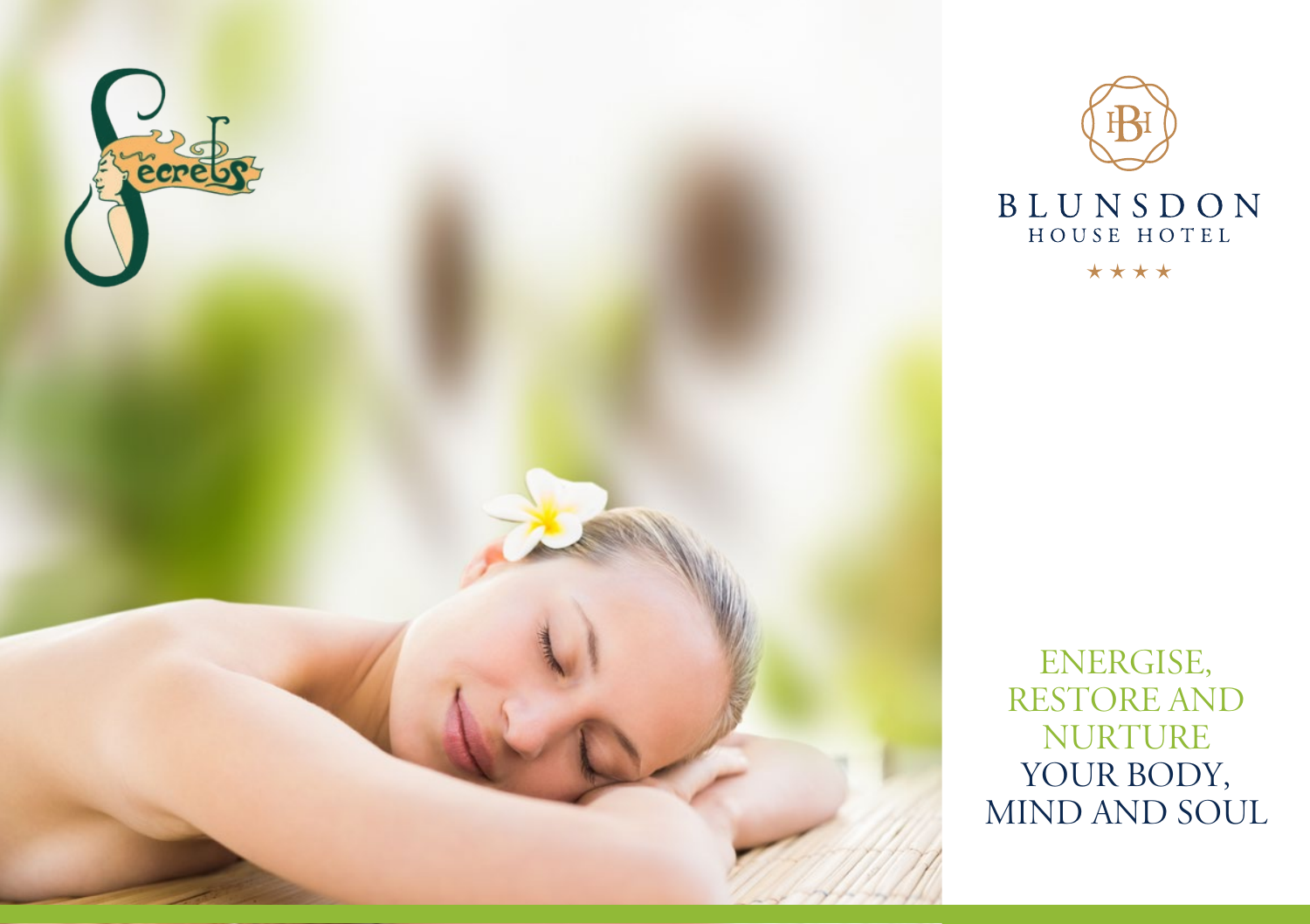# PHYTOMER BODY **TREATMENTS**

## Full Body Exfoliation  $45 \text{ mins} - 640$

Marine salt crystals exfoliation, finished with a hyper moisturising body milk.

Our ethically sourced natural Marine sponge is used to exfoliate the body removing dead skin cells. After your treatment you will be given the sponge to take home. This can be used dry as an exfoliator or with a shower gel.

## Detox Body Wrap 55 mins – £50

Warming cocoon body mask, with powerful deep cleansing and contouring serums, stimulate the body's metabolism and encourages the natural breakdown of excess lipids. It eliminates toxins and leave the skin toned whilst redefining the silhouette.

Our ethically sourced natural Marine sponge is used to exfoliate the body removing dead skin cells. After your treatment you will be given the sponge to take home. This can be used dry as an exfoliator or with a shower gel.

*or £160 for a course of 4 (2 per week for 2 weeks)*

# Back Detox 45 mins – £40

A treatment devoted entirely to the back. Combines a hot towel cleanse, exfoliation, detox mud, massage and moisturiser.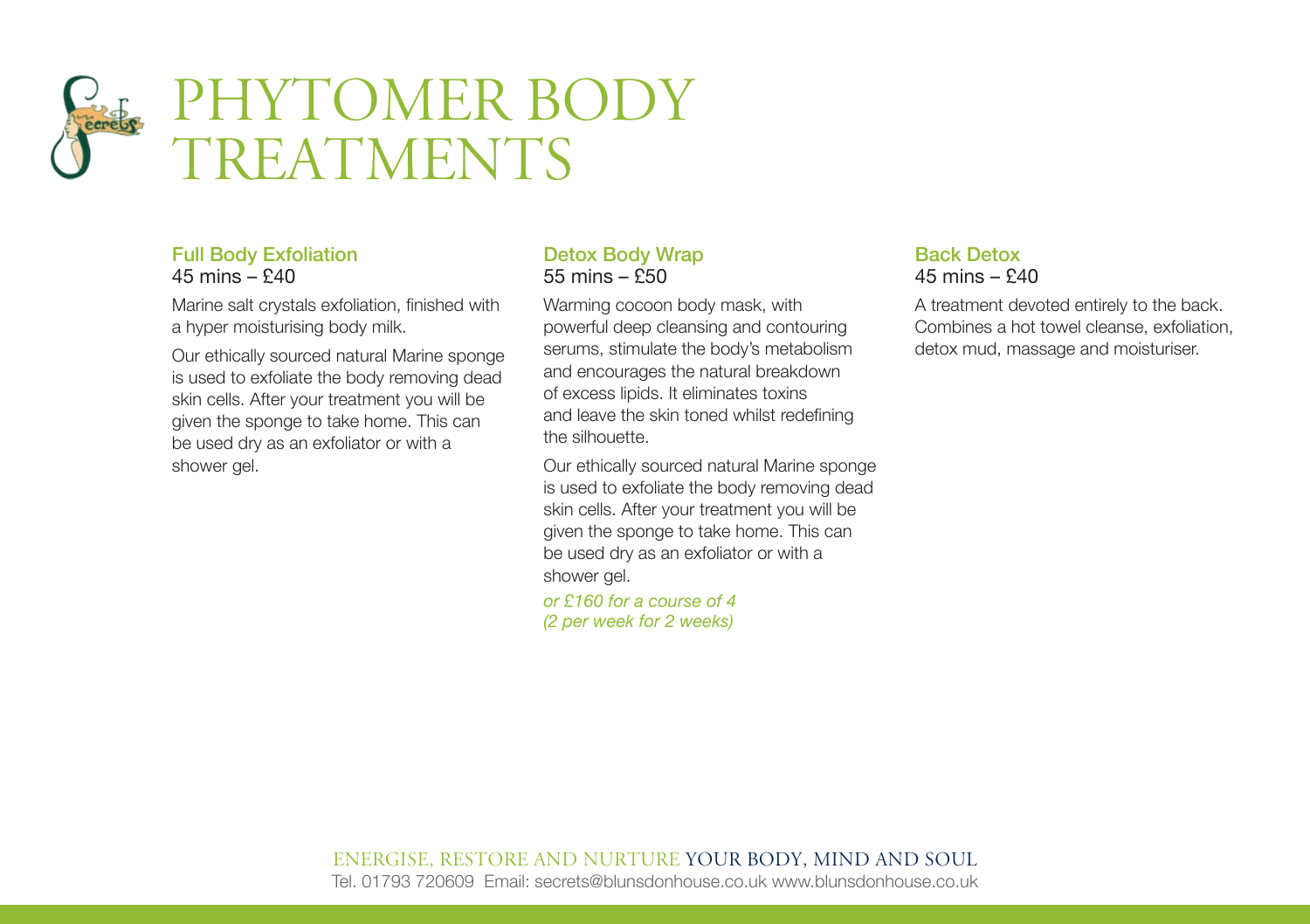

Phytomer Facial Treatments are individually prescribed using natural marine based products, plant extracts and aromatics to restore, nourish and protect the skin.



# Tailor Made Facial 25 mins – £30

A perfect refreshing facial tailor made to you for an instant lift.

## Expert Youth Facial 60 mins – £55

Superb anti-ageing facial smooths fine lines and wrinkles, firming and lifting the face to promote more youthful skin.

# HydraBlue Plumping Facial 55 mins – £42

An intense moisturising treatment leaving your skin feeling soft, radiant and soothed.

# Comforting Soothing Facial 55 mins – £42

For sensitive skins, this will instantly cool, calm, reduce redness and irritation. The skin is strengthened and soothed.

## Eye Contour Treatment 25 mins – £30

A specific targeted treatment to energise and decongest, leaving eyes looking visibly brighter.

## *…add the Eye Contour Treatment onto any facial for an extra £20.*

*…add a mini back massage and self-heating mud mask for an extra £20 to any facial.*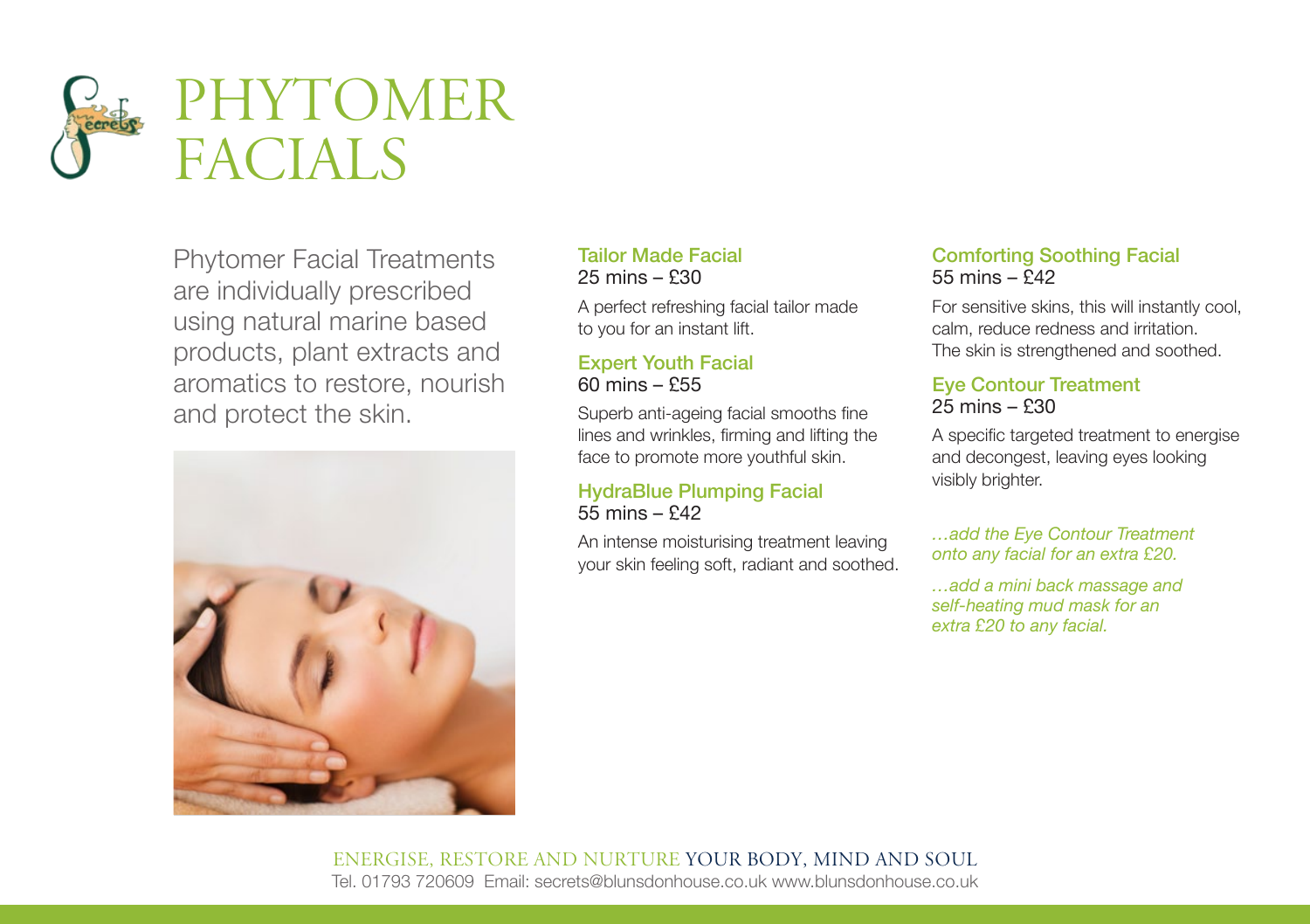

Back, Neck and Shoulder Massage 25 mins – £35

Full Body Massage  $55 \text{ mins} - $50$ 

Back Hot Stone Massage 25 mins – £45

Full Body Hot Stone Massage 55 mins – £60

Pre-natal full body massage 55 mins – £50

Specifically adapted to pamper & relax an expectant Mum.

Pre-natal back neck and shoulder massage 25 mins – £35

Indian Head Massage 25 mins – £35

A deeply relaxing massage. Includes massage of the scalp, neck, shoulders, upper back and arms.

*Upgrade your massage with a blissful scalp and face massage for an additional £10*

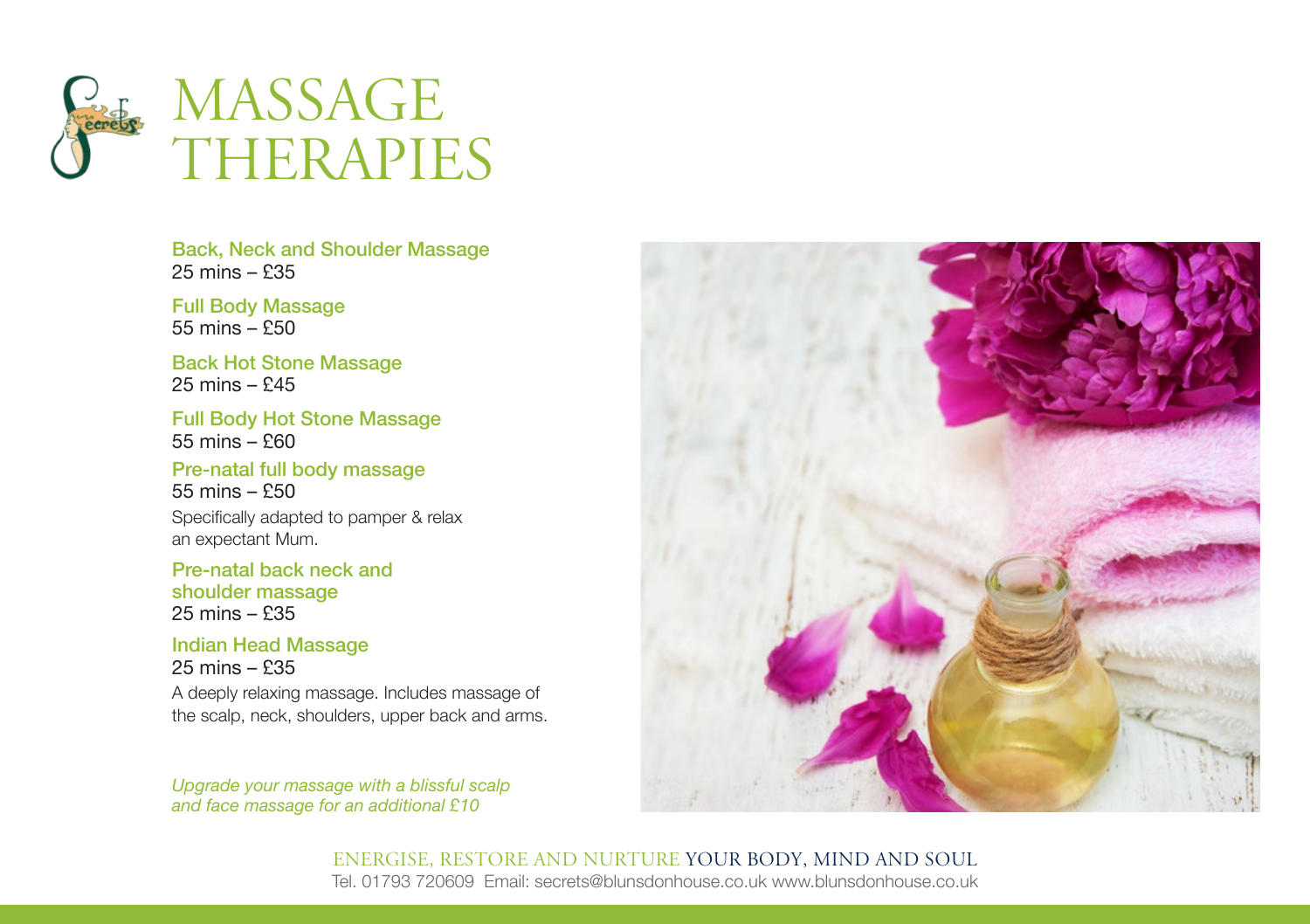

### Essential Manicure £30

Includes a relaxing hand massage, filing, cuticle work and application of polish.

## Luxury Manicure £45

Nails are shaped and cuticles tidied. Hands are exfoliated and massaged followed by a luxury mask and heated mittens. To finish polish is applied.

#### Essential Pedicure £30

Includes a soak, scrub, relaxing foot massage, hard skin removal, filing and cuticle work. To finish polish is applied.

## Luxury Pedicure £45

Feet are soaked, scrubbed and massaged, hard skin removed, nourishing mask, and heated booties. Nails are then shaped and cuticles tidied followed by an application of polish.

*Add Shellac to any of the above treatments for £10*

#### Hand treatment £25

Includes a relaxing hand massage, filing and cuticle work.

#### Foot Treatment £25

Includes a soak, scrub, relaxing foot massage, hard skin removal, filing and cuticle work.

File and Polish £22

Children's File and Polish £15 (under 16yrs old)

## CND Shellac

CND Shellac is the original power polish that delivers 7 to 10 days of flawless, mirror shine with zero dry time!

#### Cuticle, Shape and Shellac

£30 hand or toes £35 hands or toes with Shellac removal

French Shellac £30

Shellac Removal £8

Shellac Removal and Tidy £15

*Full Hands or Toes of Glitter add £4 Full Hands or Toes Graduated Glitter add £3 Nail art stamping or glitter – from 20p per finger Add some gems – 20p charged per gem*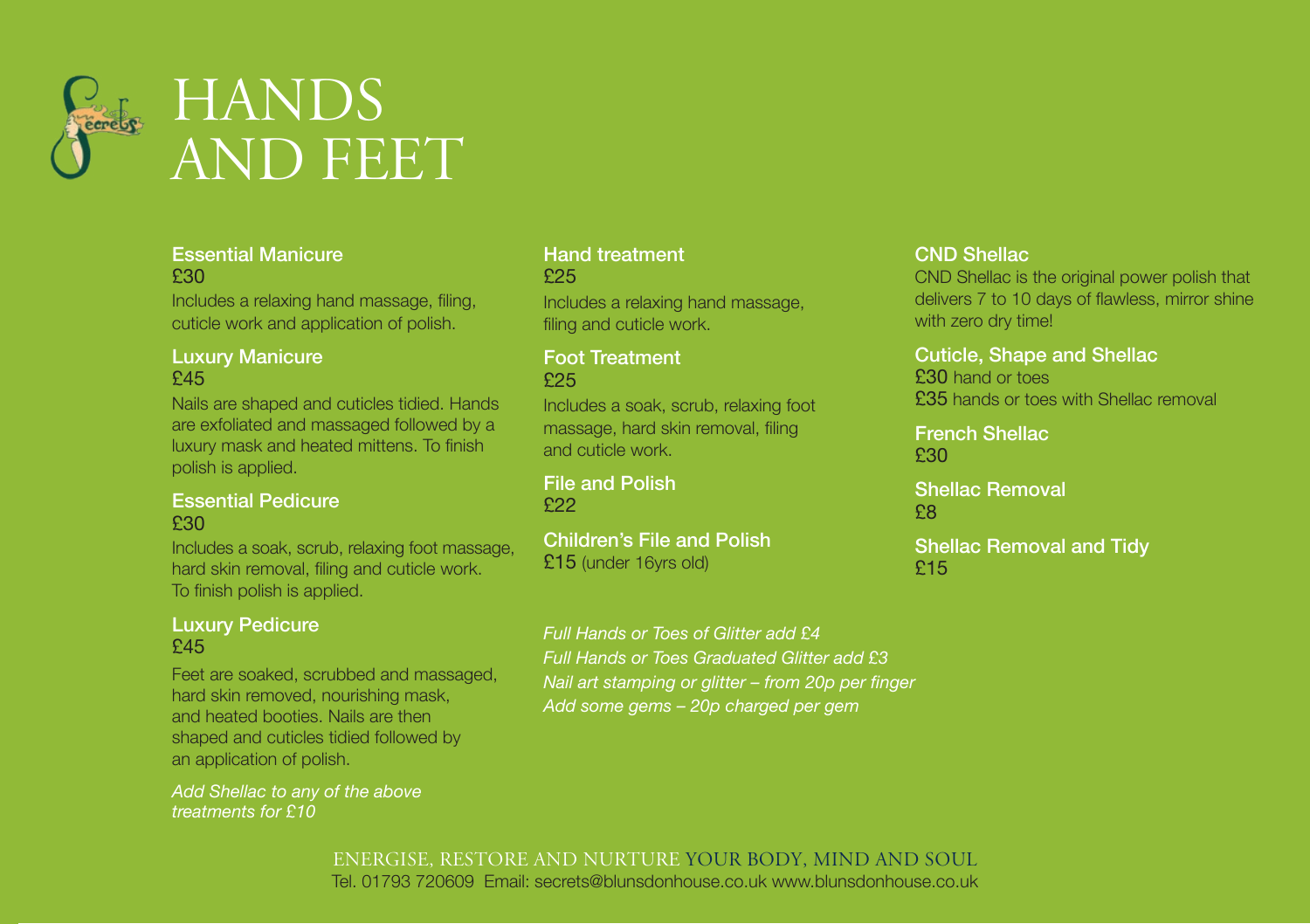

Eye Brow Tidy £10 (no patch test required)

Eye Brow Tinting £15

Eye Lash Tinting £17

Eye Lash Lift £25

Eye Lash Lift and Tinting £35

Eye Brow and Lash Tinting £25

Patch test is mandatory 24 hours prior for eye treatments

# Waxing

Half leg £18 **Three quarter** leg £25 Full leg £30 Under arms £12 Full Arms £18 3/4 Arms £15 Half Arms £13 Chest £25 Half back £15 Full back £25

# **TANNING**

Sienna X Spray Tan £25 (develops in 8 hours)

Half Body £18

Bikini line £15 High Bikini £18 Half leg and Bikini £28 Full Leg and Bikini Line £40

Lip £8

Chin £8 Lip & Chin £14 **Hollywood** £30

Brazilian £22

**High Brazilian** £25

Intimate waxing by appointment only

Sienna X High Intensity Spray Tan £28 (develops in 1-4 hours)

Half Body £20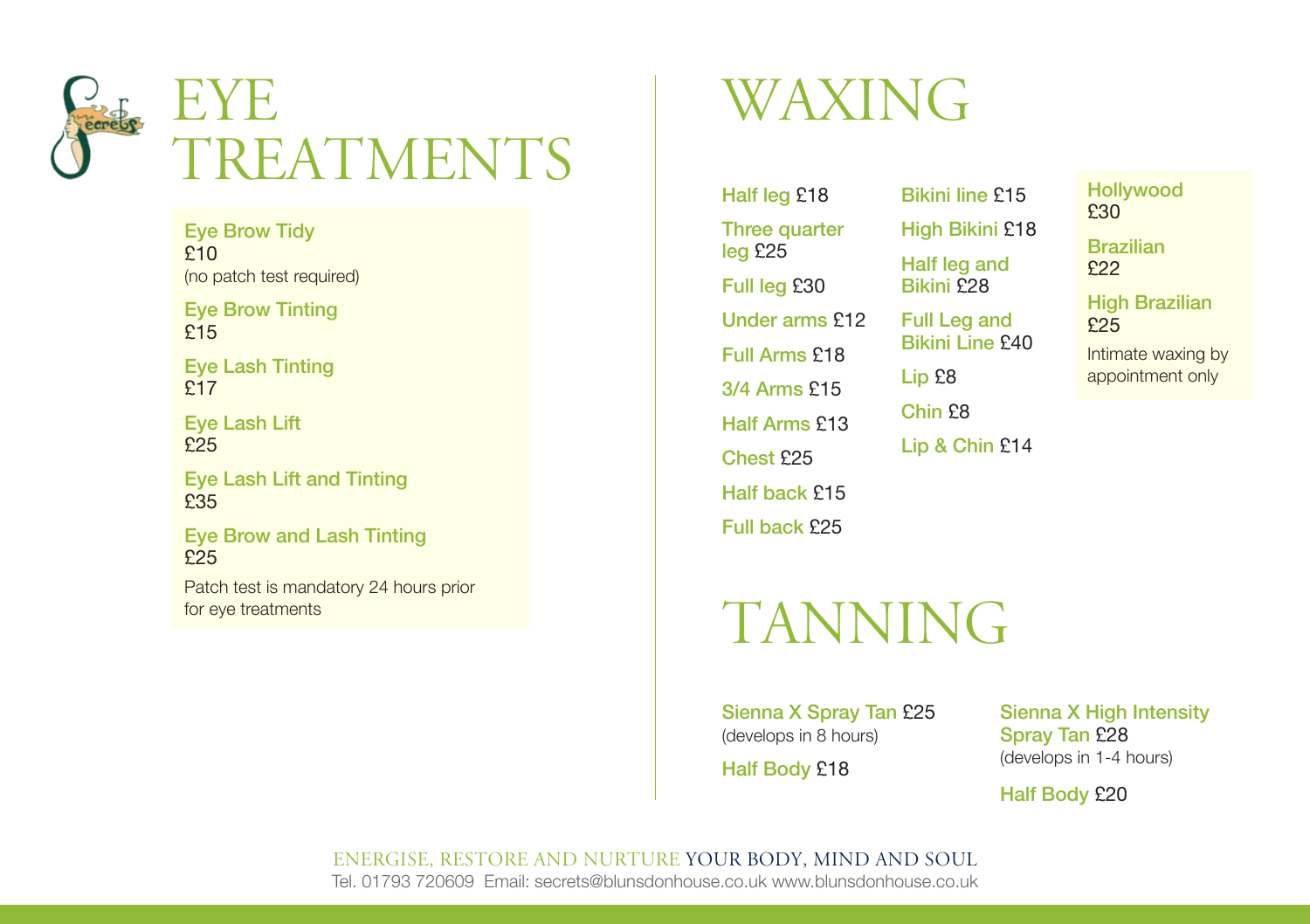

Includes use of our new spa facilities\* with swimming pool, 3 metre whirlpool Jacuzzi, Scandanvian sauna and Essence steam room. All packages (except the Twilight package) include afternoon tea. A perfect way to unwind and enjoy a day of relaxation at its best.

\*Spa access is limited to one entry on the day.

## Midweek Pamper Package Valid Tuesday – Friday £60 per person

Relax with a 25 minute treatment, spa use and afternoon tea.

Choose from: Back massage, Indian head massage, Tailor made facial, Essential manicure or Essential pedicure.

## Re-energise Package

Approx. 1 hour – £85 Back, Neck and Shoulder Massage Tailor Made Facial

## Rejuvenating Package for Two

Approx. 1 hour – £170 for 2

Tailor Made Facial for two

Back, Neck and Shoulder Massage for two

## Twilight Package

£70 to be taken after 4pm choice of **two** treatments listed below:

- Indian Head Massage
- Back Massage Tailor Made Facial Essential Manicure Essential Pedicure

## Total Wellbeing Package Approx. 2 1/2 hours – £145

Full body hot stone massage

Choice of 55 minute facial

Essential Manicure or Essential Pedicure

*Most are suitable for a pregnancy of over 3 months – please enquire from our therapists.*